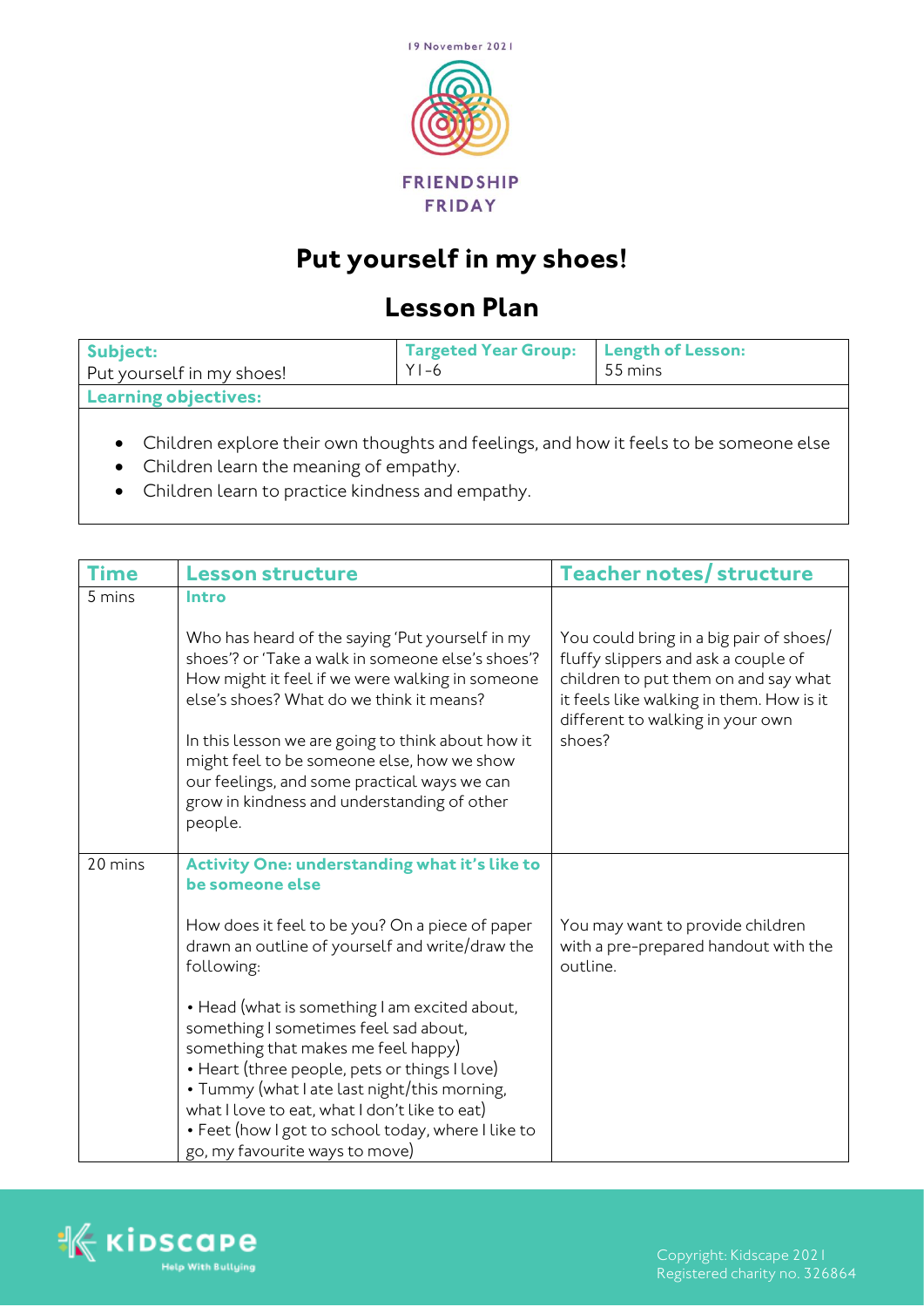

| <b>Time</b> | <b>Lesson structure</b>                                                                                                                                                                                                                                                                                                                                                                                                                                                                                              | <b>Teacher notes/ structure</b>                                                                                                                                                                                                           |
|-------------|----------------------------------------------------------------------------------------------------------------------------------------------------------------------------------------------------------------------------------------------------------------------------------------------------------------------------------------------------------------------------------------------------------------------------------------------------------------------------------------------------------------------|-------------------------------------------------------------------------------------------------------------------------------------------------------------------------------------------------------------------------------------------|
|             | Now write down three words you would use to<br>describe yourself.                                                                                                                                                                                                                                                                                                                                                                                                                                                    |                                                                                                                                                                                                                                           |
|             | Ask the children to work in pairs and share three<br>words they would use to describe the other<br>person.                                                                                                                                                                                                                                                                                                                                                                                                           | This could also be done as a whole<br>class exercise with children writing on<br>a post-it note a word they would use                                                                                                                     |
|             | If the children feel comfortable, they can share<br>something about themselves, how they<br>described themselves, how others described<br>them and whether there were any surprises!                                                                                                                                                                                                                                                                                                                                 | to describe the other person and<br>sticking it on their back. Children will<br>then have a lot more words to learn<br>from. It's important that the children<br>are reminded that they must not use<br>words that are unkind or hurtful. |
|             | The teacher explains that we all have different<br>experiences, thoughts and feelings. Other<br>people may not understand what we have gone<br>through, may not know about our lives, our<br>thoughts or our feelings. Other people may also<br>see us differently than we see ourselves!                                                                                                                                                                                                                            |                                                                                                                                                                                                                                           |
|             | Put the children in pairs and ask them to hold<br>their hands in front of their mouths. The children<br>then take it turns to either smile or frown, and<br>the other child has to try to guess what they are<br>doing. It's not always possible to tell!                                                                                                                                                                                                                                                            |                                                                                                                                                                                                                                           |
|             | This means it is important we look for lots of<br>different clues for how someone might be<br>feeling. Using the example of an apple, show<br>how we can throw it, bang it and drop it. It might<br>look okay on the outside - it might just look like<br>an apple, but if we cut it open, or leave it for a<br>little time, what will happen to it? The apple will<br>be bruised. It's the same with people. If we hurt<br>others they will be sad and bruised on the inside,<br>even if they don't always show it. | You can either use a real apple, or talk<br>through this as an example.                                                                                                                                                                   |
|             | What other clues can we look for to work out<br>how someone might be feeling? Think about<br>what people do, what they say, what their body<br>language is showing us.                                                                                                                                                                                                                                                                                                                                               | This exercise might be challenging for<br>children who find it harder to read<br>emotions. You may want to use<br>emotion cards for this exercise. These<br>cards contain pictures of images,<br>either real or cartoon, which help       |



Registered charity no. 326864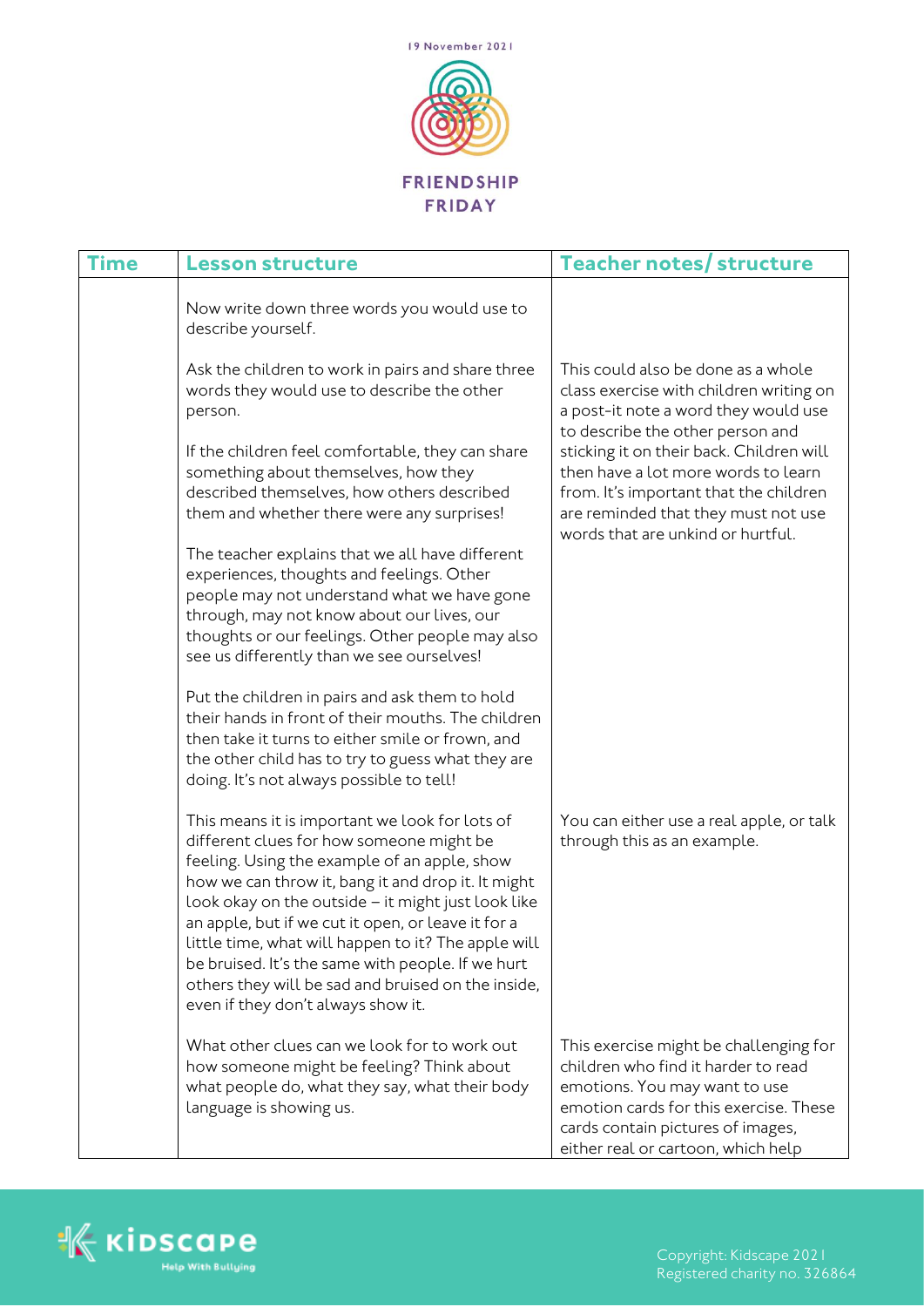

| <b>Time</b> | <b>Lesson structure</b>                                                                                                                                                                                                                                                            | <b>Teacher notes/ structure</b>                                                                                                                   |
|-------------|------------------------------------------------------------------------------------------------------------------------------------------------------------------------------------------------------------------------------------------------------------------------------------|---------------------------------------------------------------------------------------------------------------------------------------------------|
|             | Give the children different 'moods' to act out<br>and ask the other children to guess how they<br>might be feeling.<br>1) Sad, scared and withdrawn<br>2) Scared<br>3) Excited<br>4) Angry and defensive                                                                           | children understand and identify basic<br>feelings and emotions. Some children<br>may need additional support with<br>recognising these emotions. |
|             | Do we always show other people if we are hurt?<br>Why do we sometimes hide our feelings?                                                                                                                                                                                           |                                                                                                                                                   |
| 10 mins     | <b>Activity Two: learning the meaning of</b><br>empathy                                                                                                                                                                                                                            |                                                                                                                                                   |
|             | Does anyone know what empathy means?<br>Empathy is the ability to understand and share<br>the feelings of others OR put yourself in<br>someone else's shoes.                                                                                                                       |                                                                                                                                                   |
|             | <b>Share the following scenarios:</b>                                                                                                                                                                                                                                              |                                                                                                                                                   |
|             | Scenario One<br>Becky finds out that Jack goes to ballet lessons.<br>She tells the other children in the class and they<br>laugh at Jack. Jack gets angry and pushes Becky<br>hard. Becky falls over and cries. Jack is told to<br>stay behind after class to talk to the teacher. |                                                                                                                                                   |
|             | Put yourself in Becky's shoes. What could she<br>have done differently? How is she feeling now?                                                                                                                                                                                    |                                                                                                                                                   |
|             | Put yourself in Jack's shoes. How is he feeling?<br>What else could Jack have done with his<br>feelings? Put yourself in the teacher's shoes.<br>How can they find out what has happened?                                                                                          |                                                                                                                                                   |
|             | Scenario Two<br>Tom's best friend Callum has moved to another<br>school. Kyra and James can see Tom is on his<br>own at lunch time and that he looks down.                                                                                                                         |                                                                                                                                                   |
|             | Put yourself in Tom's shoes. How might he be<br>feeling? What can Kyra and James do to help?                                                                                                                                                                                       |                                                                                                                                                   |